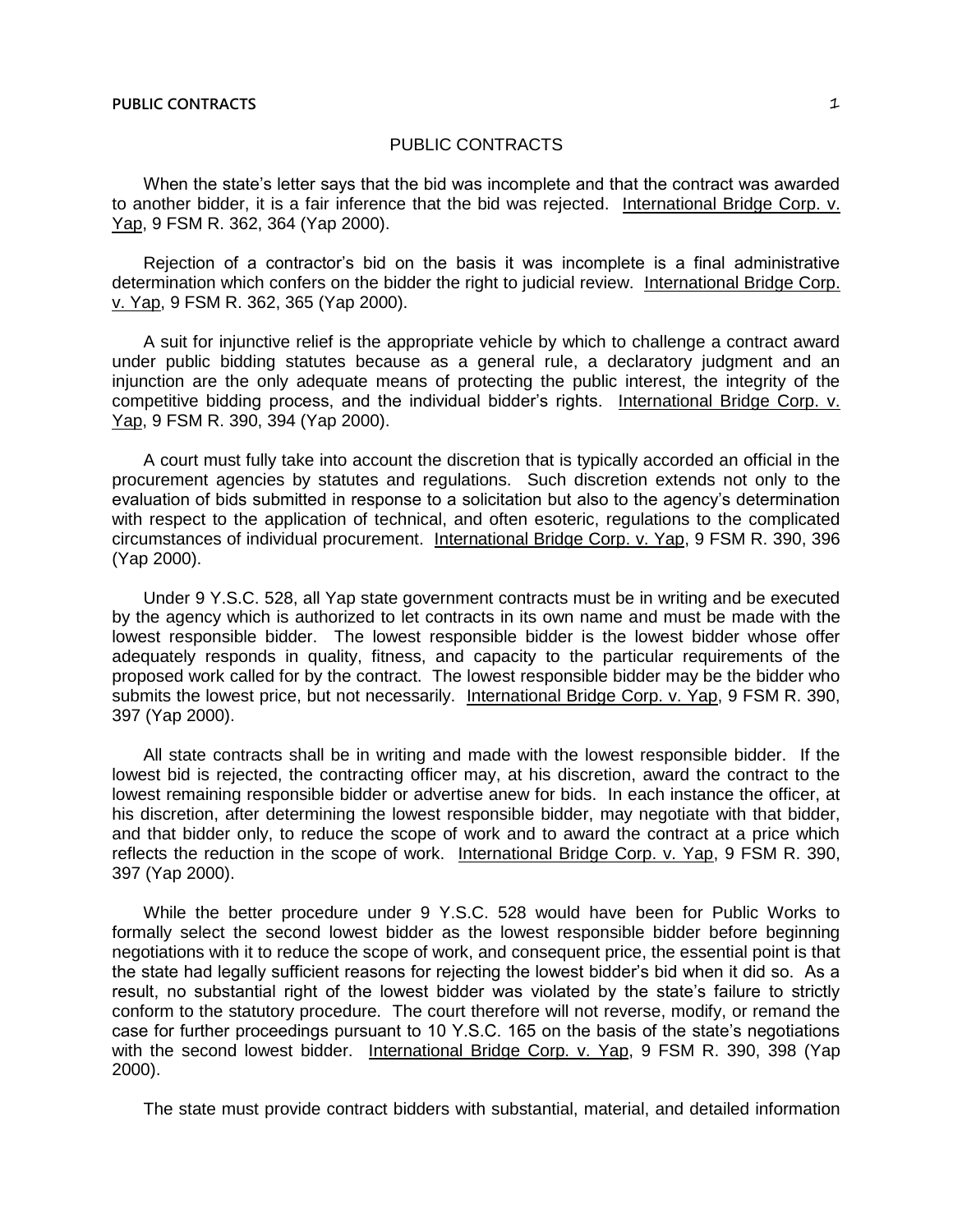necessary for a bidder to make a knowing and fully informed bid. International Bridge Corp. v. Yap, 9 FSM R. 390, 399 (Yap 2000).

Materials provided by the state, however denominated, must provide sufficient specificity to permit real competition between the bidders on contracts, and fair comparison among the several bids. The state-provided specifications may be sufficient to provide real competition and a fair comparison although the bid form requires the bidder to provide additional specifications. International Bridge Corp. v. Yap, 9 FSM R. 390, 400 (Yap 2000).

When the state's bid documents provided specifications for metal buildings in extreme detail it could properly require a contract bidder to provide the brand name and additional specifications for the metal buildings as part of its bid, and could reject the bid on this basis when those items were not provided. International Bridge Corp. v. Yap, 9 FSM R. 390, 401-02 (Yap 2000).

The lowest responsible bidder is the lowest bidder whose offer adequately responds in quality, fitness, and capacity to the particular requirements of the proposed work called for by the contract. International Bridge Corp. v. Yap, 9 FSM R. 390, 403 (Yap 2000).

The lowest responsible bidder for a contract for public work is one who is responsible and the lowest in price on the advertised basis. The term "responsible" as thus used is not limited in its meaning to financial resources and ability. Authorizations of this kind invest public authorities with discretionary power to pass upon the bidder's experience and his facilities for carrying out the contract, his previous conduct under other contracts, and the quality of his previous work, and when that discretion is properly exercised, the courts will not interfere. A bidder's experience in his field of expertise is a valid factor which may be considered in evaluating competing bids in order to determine the lowest responsible bidder. International Bridge Corp. v. Yap, 9 FSM R. 390, 403 (Yap 2000).

In addition to the names of any joint or subcontractors and the work they will do, all bids for state contracts must include any other materially relevant information the contracting officer may require, and any bid which does not comply with the advertisement's requirements or the statutory provisions shall be rejected. International Bridge Corp. v. Yap, 9 FSM R. 390, 403 (Yap 2000).

It is not for the court to second-guess the state's determination that a bidder's related experience was insufficient to qualify it as the lowest responsible bidder because a court has no warrant to set aside agency actions as arbitrary or capricious when those words mean no more than that the judge would have handled the matter differently had he been an agency member. International Bridge Corp. v. Yap, 9 FSM R. 390, 404 (Yap 2000).

The state may reject a contract bid when the bidder has not supplied the names and curriculum vitae of its key personnel which was materially relevant information required by the bidding documents. International Bridge Corp. v. Yap, 9 FSM R. 390, 404 (Yap 2000).

When the subcontractors' professional experience was not required under the terms of the bid documents themselves, nor was its submission a customary practice, a bidder's failure to submit them was not properly a basis for the rejection of its bid. International Bridge Corp. v. Yap, 9 FSM R. 390, 405 (Yap 2000).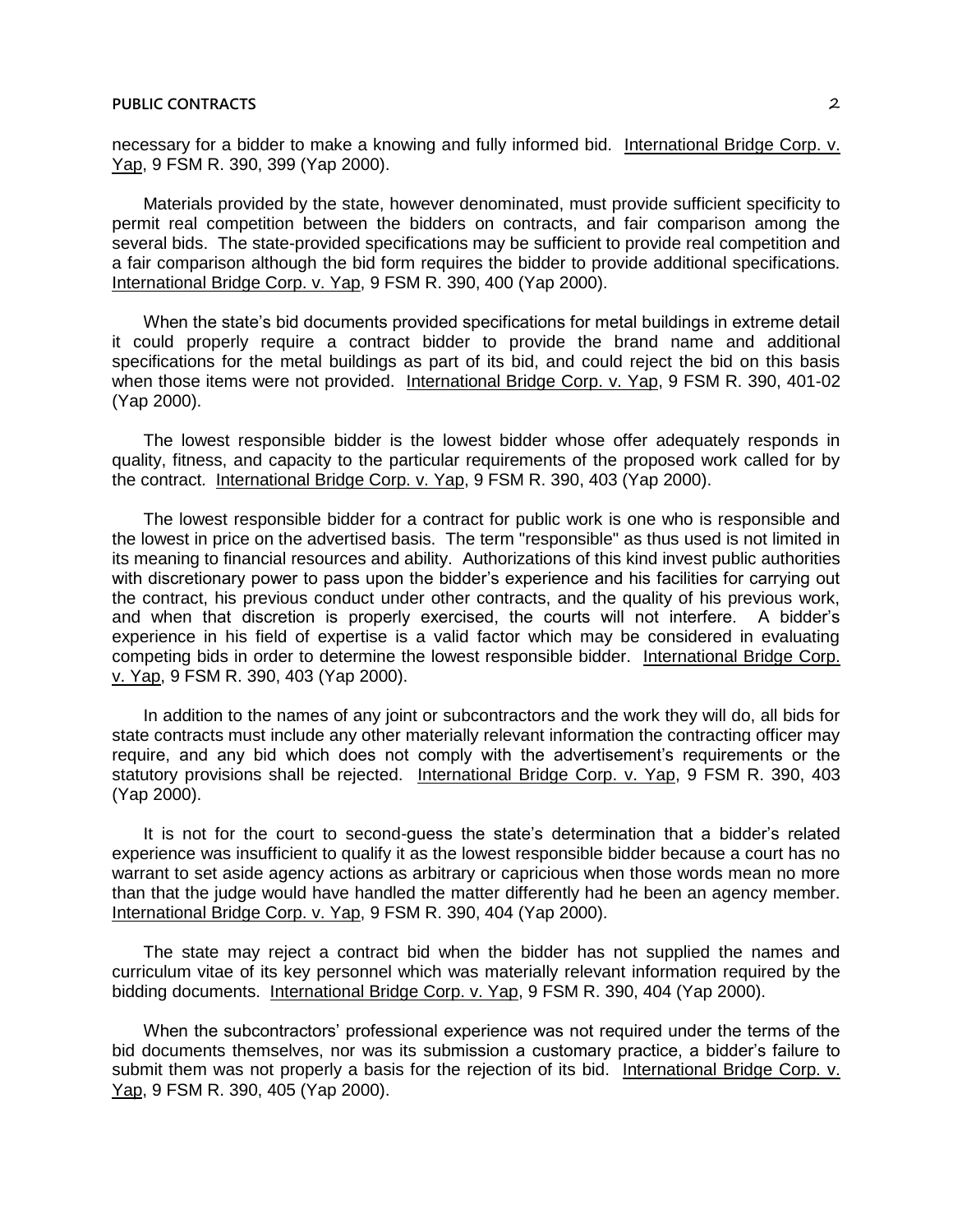When the statute provides that any bid which does not comply with the bid advertisement's requirements or the statutory provisions shall be rejected, and when the bidder's qualification statement makes it clear that failure to provide any of the information requested may result in the contracting officer's rejection of the bid, the lack of materially relevant information required by the bid documents was a sufficient basis upon which to reject the bid. International Bridge Corp. v. Yap, 9 FSM R. 390, 405 (Yap 2000).

Although the statute requires the state to determine before a bid is submitted whether a potential bidder's financial ability to perform the work and its experience in performing similar work, the state may also require that a bidder provide, as part of its bid package, additional information regarding the qualifications of those specific individuals within its organization who would be working on the project. International Bridge Corp. v. Yap, 9 FSM R. 390, 406 (Yap 2000).

A contract for public work or public property or supplies must be executed on the public body's behalf by some officer or officers possessed of the power to contract on behalf of the governmental body which they represent. The fundamental rule is that a public officer, who has only such authority as is conferred upon him by law, may make for the government he represents only such contracts as he is authorized by law to make. Nagata v. Pohnpei, 11 FSM R. 265, 271 (Pon. 2002).

The terms and conditions of a contract with a successful bidder for public contracts where competitive bidding is required are to be gathered from the terms and specifications of the advertisement or solicitation for bids. Nagata v. Pohnpei, 11 FSM R. 265, 271 (Pon. 2002).

When the plaintiffs have shown that the state has acted *ultra vires* with regard to soliciting bids, designating successful bidders, and entering into contracts for trochus, and has acted arbitrarily in determining what constitutes evidence of available funds and in attaching other conditions to the contract awards which were not included in the solicitation to bid documents, they have demonstrated that they will be irreparably injured if the trochus harvest is permitted to proceed, as the bid solicitation and contract award processes were contrary to Pohnpei state law. The plaintiffs are thus entitled to a declaratory judgment that the defendants' trochus harvest activities are illegal and to a permanent injunction, prohibiting the defendants from proceeding with any trochus harvest until the state has implemented procedures to conduct a fair and transparent bidding process for trochus, through the department authorized by law to conduct it. Nagata v. Pohnpei, 11 FSM R. 265, 272 (Pon. 2002).

A fair and transparent bidding process requires that regulations for soliciting bids, designating successful bidders, and awarding contracts for trochus be properly noticed, published, and distributed by the authorized department and that the department's solicitations to bid set forth in clear terms each and every term and condition of the contract to be formed with a successful bidder for a trochus harvest, which terms may not be varied by the state after a bid is awarded. Nagata v. Pohnpei, 11 FSM R. 265, 272 (Pon. 2002).

The statutory provision entitled "State Acquisition of Land" applies to the state's acquisition of interests in private land, which includes purchases of land in fee simple, and also other interests such as leases, easements for access roads and rights of way. Sigrah v. Kosrae, 12 FSM R. 513, 521-22 (Kos. S. Ct. Tr. 2004).

When the timing and manner in which a parcel was selected for a state quarry site, and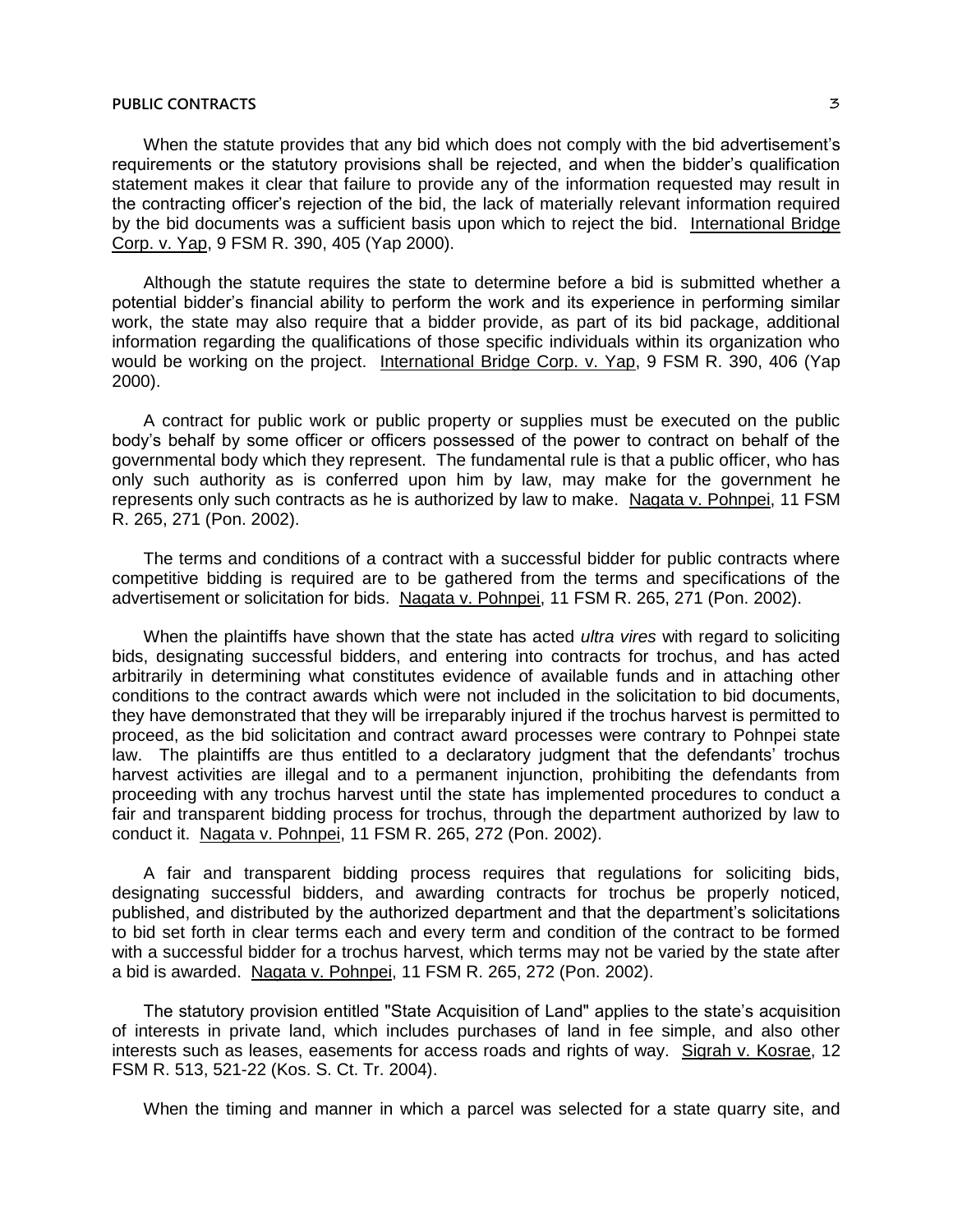when the negotiations were conducted and a lease agreement executed without public notice, without bidding procedures and without testing the suitability of the rock therein for aggregate production, it raises issues of public trust, transparency of government operations and propriety of the these actions under state law. Sigrah v. Kosrae, 12 FSM R. 513, 522 (Kos. S. Ct. Tr. 2004).

The Kosrae Financial Management Regulations, Section 4.2(b) requires free, open and competitive bidding for purchases more than \$25,000. Sigrah v. Kosrae, 12 FSM R. 531, 534 (Kos. S. Ct. Tr. 2004).

The Financial Management Regulations, Section 4.17 provides the requirements for an exemption from open bidding when the Governor, in the event of an emergency affecting public health, safety, or convenience so declares in writing, describing the nature of the emergency and danger, an exemption to open bidding will be made to the extent necessary to avoid the stated danger. Sigrah v. Kosrae, 12 FSM R. 531, 534 (Kos. S. Ct. Tr. 2004).

The State of Kosrae acquires an interest in private land at the direction of the Governor through negotiation or through a procedure for acquisition of an interest in private land through court proceedings. Sigrah v. Kosrae, 12 FSM R. 531, 535 (Kos. S. Ct. Tr. 2004).

If the state's lease interest in parcels of which the Governor as a co-owner was acquired at the Lt. Governor's direction, or at the direction of any person other than the Governor, then it appears that lease interest was acquired in violation of Kosrae State Code, Section 11.103(1), but if the lease interest in the parcels was acquired at the Governor's direction, in compliance with Section 11.103, then it appears that the lease interest was acquired in violation of the Kosrae State Ethics Act. Sigrah v. Kosrae, 12 FSM R. 531, 535 (Kos. S. Ct. Tr. 2004).

An insurance broker did not violate the Chuuk Financial Management Act by advancing the premium on Chuuk's behalf when it was not a state officer, employee, or allottee within the meaning of the statute and it thus did not create an obligation within the statute's meaning because no evidence suggests that the broker was anything other than one of Chuuk's many vendors with whom Chuuk entered into a binding contract. Actouka Executive Ins. Underwriters v. Simina, 15 FSM R. 642, 654 (Pon. 2008).

All contracts for the purchase of personal property involving \$50,000 or more made on behalf of any national government agency must be let by free and open competitive bidding. Actouka Executive Ins. Underwriters v. Simina, 15 FSM R. 642, 655 (Pon. 2008).

When the FSM assumed the responsibility for arranging for insurance coverage for the vessels owned by the FSM including those operated by the four states, and the broker, Chuuk, and the FSM knew that the vessels' operators would be responsible for paying for the insurance for their respective vessels, the public bidding statute, as a matter of law, does not create liability on the FSM's part to the broker for Chuuk's premiums. Actouka Executive Ins. Underwriters v. Simina, 15 FSM R. 642, 655 (Pon. 2008).

When none of the questions to be decided by the court directly touch upon treaty relations between the FSM and the United States, the FSM Supreme Court may determine whether the FSM wrongfully provided false information to U.S. officials, whether, if proven, those actions were actionable, and if so, what damages the defendant-counterclaimant suffered since the court can also decide the issue of whether either party breached the contract, and if so, who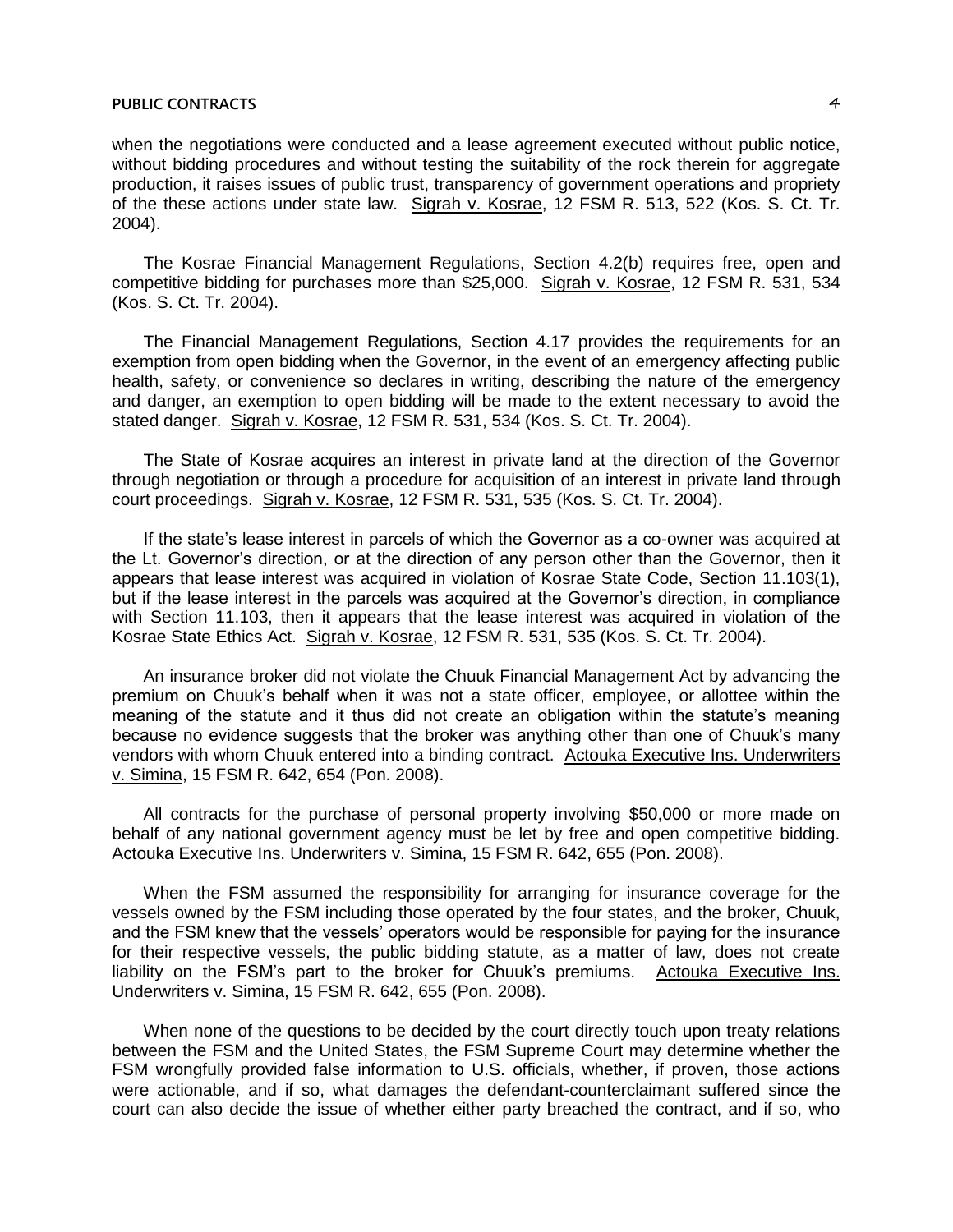owes what sums to the other. The mere existence of a funding mechanism agreed to by two sovereign nations cannot strip the court of jurisdiction to issue a decision on the merits of this case. Nor does the Compact intend to so hobble the court. FSM v. GMP Hawaii, Inc., 16 FSM R. 479, 484 (Pon. 2009).

When a public law's statutory language seems to speak only in prospective terms and certainly does not expressly state or clearly, explicitly, positively, unequivocally, unmistakably, and unambiguously show legislative intent to make the statute retroactive or for it to be applied retrospectively to previously-awarded public contracts, the movant is entitled to summary judgment and a declaration that the public law does not apply to the parties' earlier contract. FSM v. GMP Hawaii, Inc., 17 FSM R. 555, 592 (Pon. 2011).

Chuuk cannot escape liability when the plaintiff did not accept the risk that Chuuk might not be able to find funds and was not promised payment only when and if funds were available; when the plaintiff was told on November 24, 1995, that Chuuk was still awaiting the Chuuk Department of Treasury's issuance of a check for full payment of the insurance premium which Chuuk hoped would be within a week, and was asked to "Please bear with us your usual patient [sic] and understanding"; when the plaintiff would have had every reason to believe that the funds had been appropriated and, apparently like in previous years, Chuuk was waiting for them to become available and the paperwork done to cut the check; when the same should be true for fiscal 1997, when Chuuk informed the plaintiff that it had submitted a requisition to Chuuk Finance for \$84,000 and was making daily follow-up; and when the judgment was not on a breach of contract theory. Chuuk v. Actouka Executive Ins. Underwriters, 18 FSM R. 111, 119 (App. 2011).

There is no authority that a party to a government contract has a duty to inquire and determine for itself whether the funds to pay for the contract have been properly appropriated and are certified as available, although there is plenty of authority that the government cannot create an obligation to pay unless there has been an appropriation and certification. Chuuk v. Actouka Executive Ins. Underwriters, 18 FSM R. 111, 119 (App. 2011).

Governments are generally not liable on contracts unless there has been an appropriation and a certification of availability of funds, and Chuuk, by its own Financial Management Act, Truk S.L. No. 5-44, has similar statutory requirements. Chuuk v. Actouka Executive Ins. Underwriters, 18 FSM R. 111, 119 (App. 2011).

The public interest factor favors the plaintiffs since the public interest should favor a fair and thorough, but not rushed, evaluation of the power generation bids which ends with the PUC Board of Directors approving a contract with the bidder with the best plan because it involves proposals for a long-term improvement of PUC's power generation capacity and the expenditure of a large sum. The public interest also favors adherence to the Pohnpei statutes that govern an independent public corporation such as PUC, rather than a blatant disregard of PUC's independent nature. Perman v. Ehsa, 18 FSM R. 432, 440 (Pon. 2012).

The public interest favors a bidding process that is fair and transparent. It also favors that foreign investors be seen to be treated fairly and thus encouraged to invest in Pohnpei to the State's benefit. Luen Thai Fishing Venture, Ltd. v. Pohnpei, 18 FSM R. 563, 568 (Pon. 2013).

A declaratory judgment and an injunction are the only adequate means of protecting the public interest, the integrity of the competitive bidding process, and the individual bidder's rights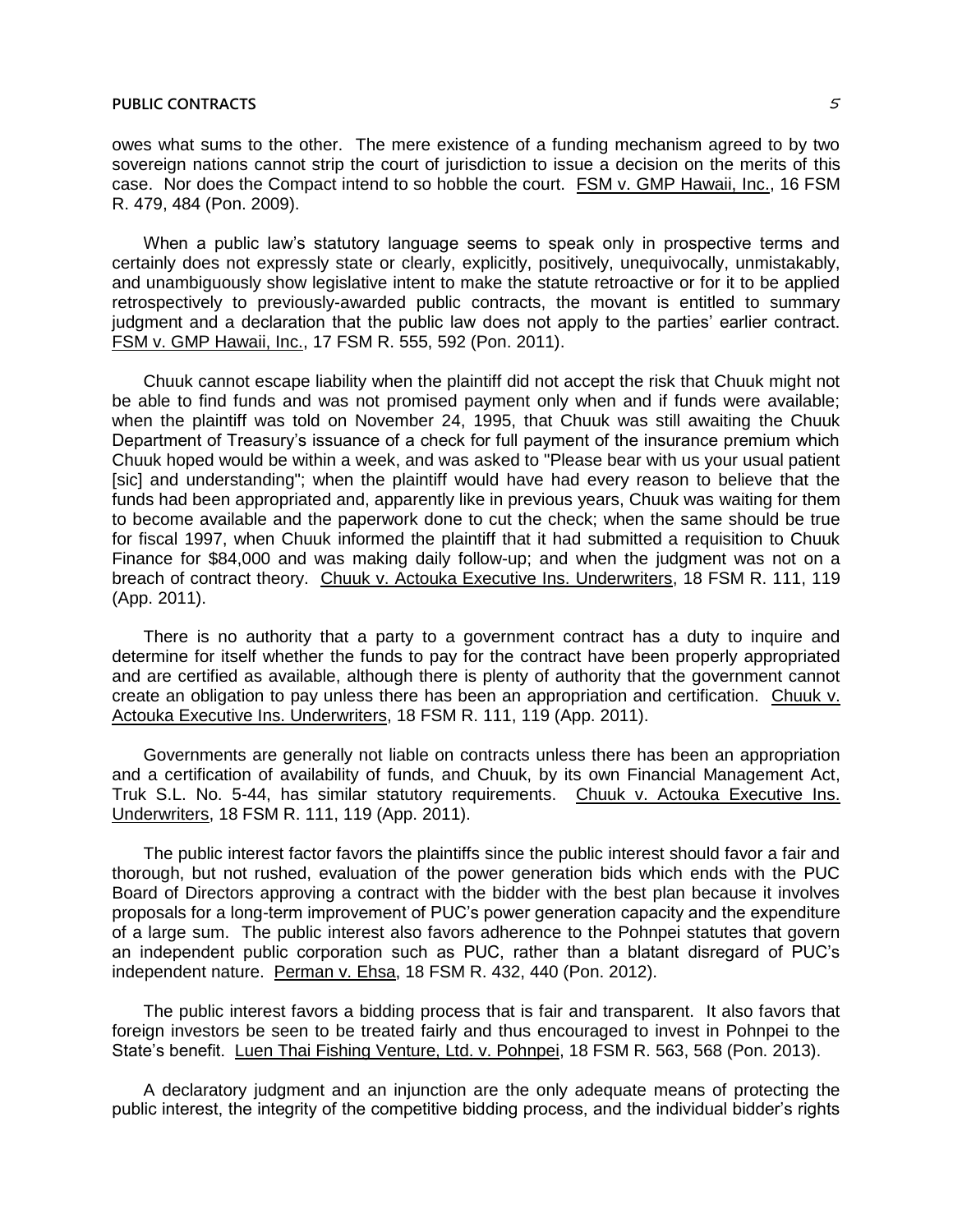to challenge a contract award under the public bidding statutes. Luen Thai Fishing Venture, Ltd. v. Pohnpei, 18 FSM R. 563, 568 (Pon. 2013).

The successful bidder on a public contract is a necessary and indispensable party to litigation by an unsuccessful bidder that challenges the public bidding process. Luen Thai Fishing Venture, Ltd. v. Pohnpei, 18 FSM R. 573, 575 (Pon. 2013).

The mandate of 55 F.S.M.C. 221(2) prohibits any employee of the FSM to authorize an expenditure or create or authorize an obligation in advance of the availability of funds. Pacific Int'l, Inc. v. FSM, 20 FSM R. 220, 223 (Pon. 2015).

When the applicable regulations require that any public contracts awarded under those regulations are subject to mandatory alternative dispute methods; when the movants have filed a complaint and thereby "invoked the litigation machinery"; when the parties availed themselves of an alternative dispute method by virtue of a mediation session but the settlement agreement thus reached was unenforceable because it did not receive the required Presidential approval; and when the government is not disposed to resume alternative dispute resolution, the plaintiff's motion to compel arbitration will be denied. Pacific Int'l, Inc. v. FSM, 20 FSM R. 220, 224-25 (Pon. 2015).

When an FSM court has not previously construed an FSM civil procedure rule that is similar to a U.S. rule, it may look to U.S. sources for guidance in interpreting the FSM rule, such as when it has not previously considered the application of FSM Civil Rule 56 to litigation involving the termination of a government construction contract. Pacific Int'l, Inc. v. FSM, 21 FSM R. 283, 289 (Pon. 2017).

A contractor asserting claims of bad faith must overcome the strong presumption, that in the absence of clear, contrary evidence, public officials act conscientiously in the discharge of their duties. Thus, unless bad faith is demonstrated, the government is prevented only from engaging in actions motivated by a specific intent to harm the plaintiff. For a contractor attempting to show that a government act was undertaken in bad faith requires well-nigh irrefragable proof to induce the court to abandon the presumption of good faith dealing. The necessary irrefragable proof is equated with evidence of some specific intent to injure the plaintiff, motivated solely by malice or actuated by animus toward same. Pacific Int'l, Inc. v. FSM, 21 FSM R. 283, 289 (Pon. 2017).

Unsubstantiated suspicions and allegations of bad faith actions are not enough to demonstrate bad faith. A contractor must identify specific instances of the government's ill will directed toward it – the contracting officer's state of mind is critical. No less than the contracting officer's knowing and intentional conduct can support a finding of bad faith. Thus, claims of bad faith have been rejected when the contractor can only prove that the convenience termination was an outgrowth of the contracting officer's negligent conduct, or the government's mere error, even if would constitute sufficient ground for contractual breach. Pacific Int'l, Inc. v. FSM, 21 FSM R. 283, 289 (Pon. 2017).